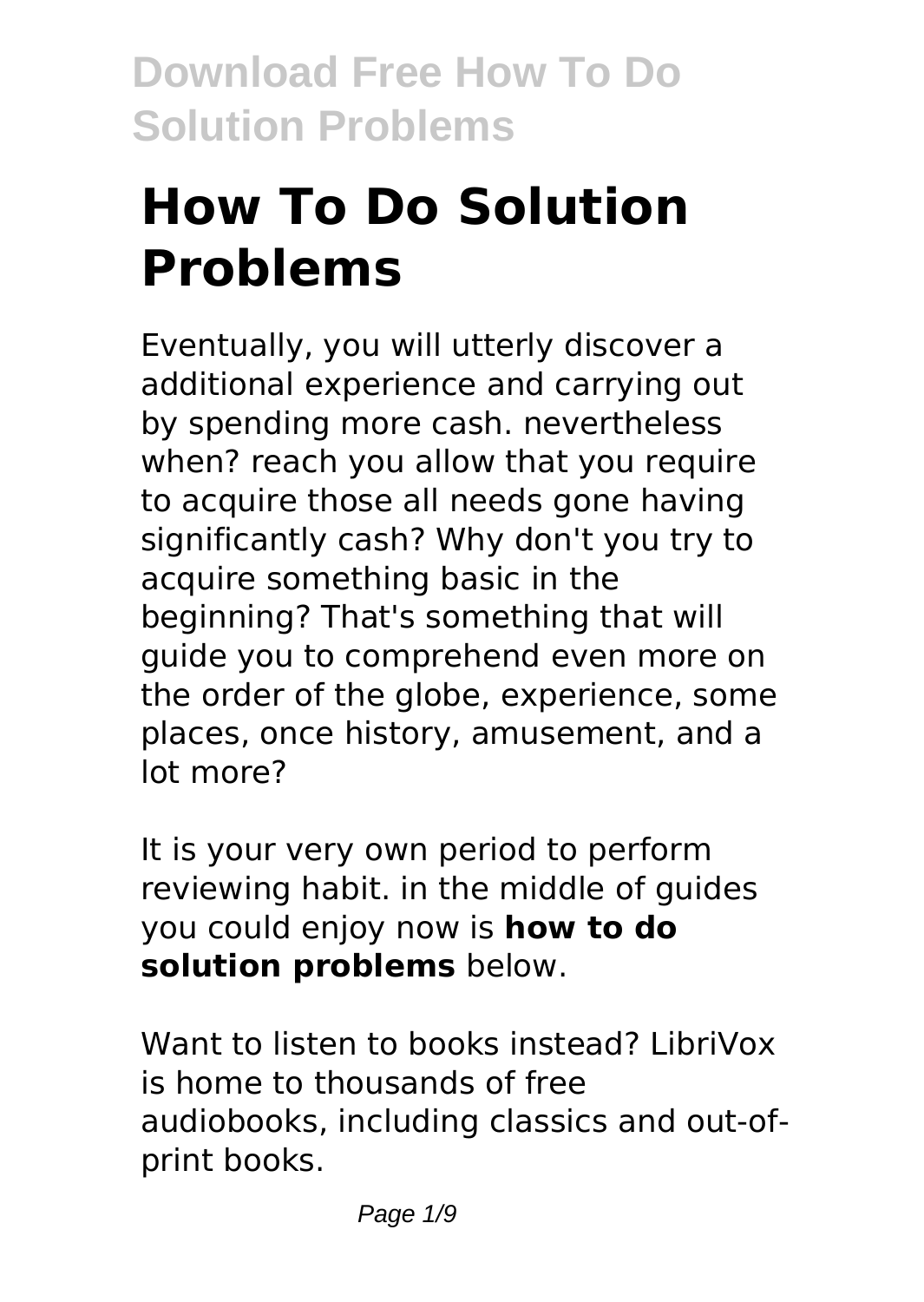### **How To Do Solution Problems**

To solve a problem, start by brainstorming and writing down any solutions you can think of. Then, go through your list of solutions and cross off any that aren't plausible. Once you know what realistic options you have, choose one of them that makes the most sense for your situation.

### **3 Ways to Solve a Problem wikiHow**

Solution to Problem 2: Let x and y be the quantities of the 2% and 7% alcohol solutions to be used to make 100 ml. Hence.  $x + y = 100$ . We now write mathematically that the quantity of alcohol in x ml plus the quantity of alcohol in y ml is equal to the quantity of alcohol in 100 ml. 2%  $x + 7$ %  $y = 5$ % 100.

### **Mixture Problems With Solutions**

In fact, solving an equation is just like solving a puzzle. And like puzzles, there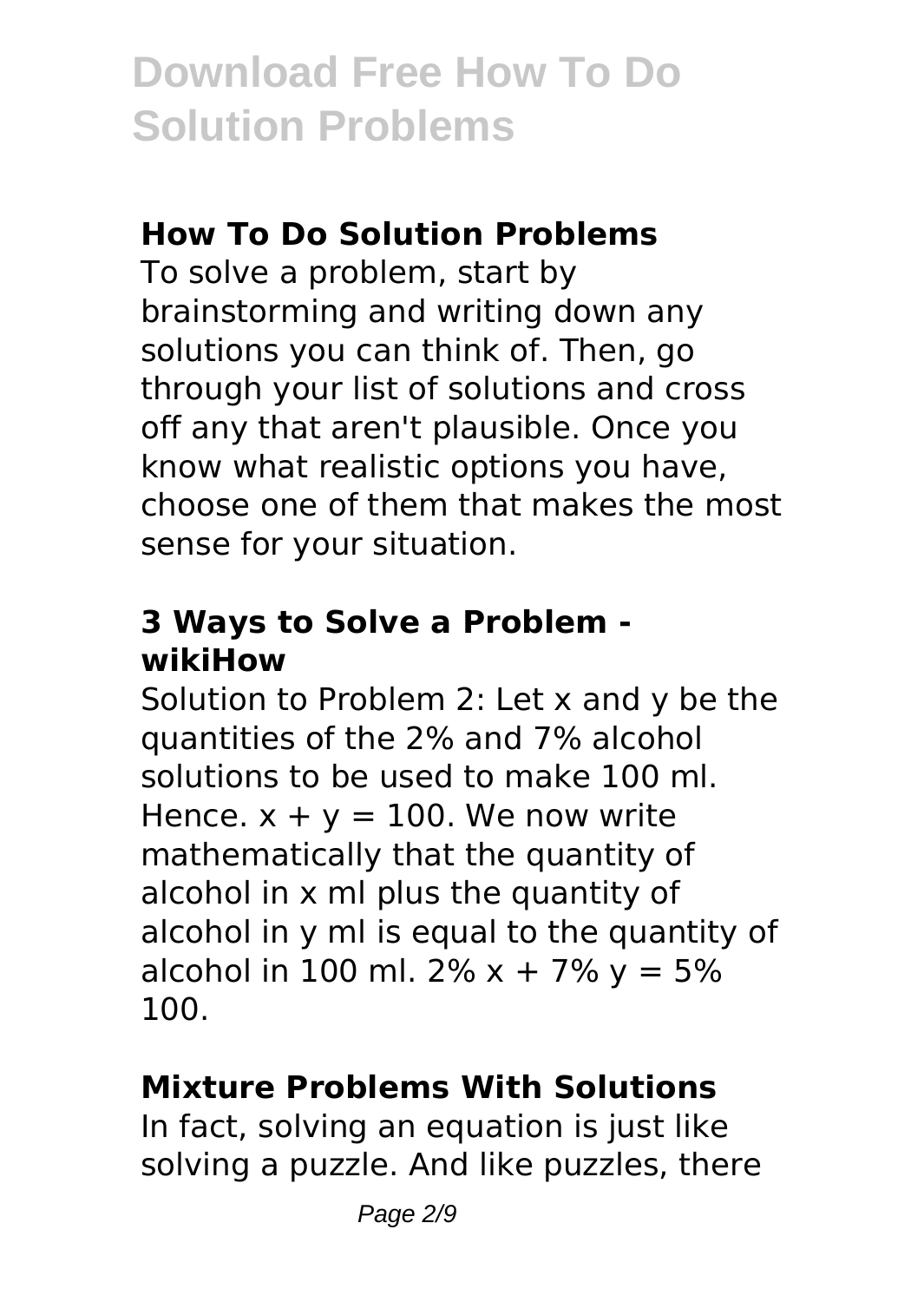are things we can (and cannot) do. Here are some things we can do: Add or Subtract the same value from both sides; Clear out any fractions by Multiplying every term by the bottom parts; Divide every term by the same nonzero value; Combine Like Terms; Factoring

### **Solving Equations**

Problem #10: What is the molar concentration of chloride ions in a solution prepared by mixing 100.0 mL of 2.0 M KCl with 50.0 mL of a 1.50 M CaCl 2 solution? (Warning: there's a complication in the solution. It has to do with the CaCl 2.) Solution #1: 1) Get total moles of chloride: KCl ⇒ (2.00 mol/L)  $(0.100 L) = 0.200$  mol of chloride ion

### **ChemTeam: Dilution Problems #1-10**

When the problem is set up like this, you can usually use the last column to write your equation: The liters of acid from the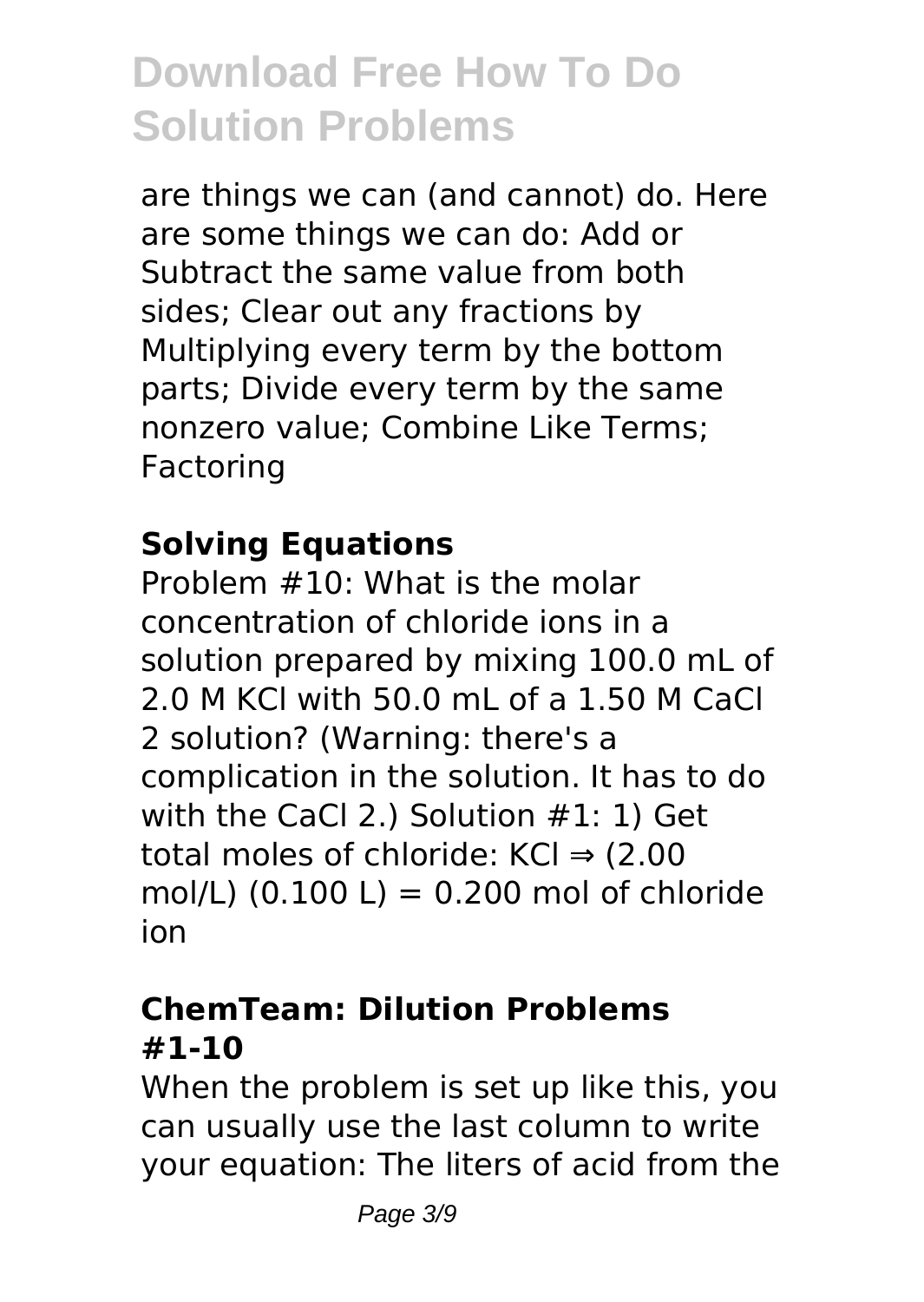10% solution, plus the liters of acid in the 30% solution, add up to the liters of acid in the 15% solution. Then: 0.10(10 –  $y$ ) + 0.30 $y$  = 1.5 1 - 0.10 $y$  + 0.30 $y$  = 1.5

### **"Mixture" Word Problems - Purplemath**

First, take some time to be absolutely clear about the problem that is under discussion. Give some thought to what an ideal decision or solution would accomplish. Instead of focusing on the situation as it is, talk about the situation as you would like it to be. Second, keep the conversation focused on solutions, on what can be done in the future.

### **10 Problem Solving Steps to Find Solutions | Brian Tracy**

5. Break the problem down into smaller pieces. Solving a problem can sometimes seem overwhelming and impossible. To decrease anxiety and think more clearly break the problem down. Identify the different parts it consists of. Then figure out one practical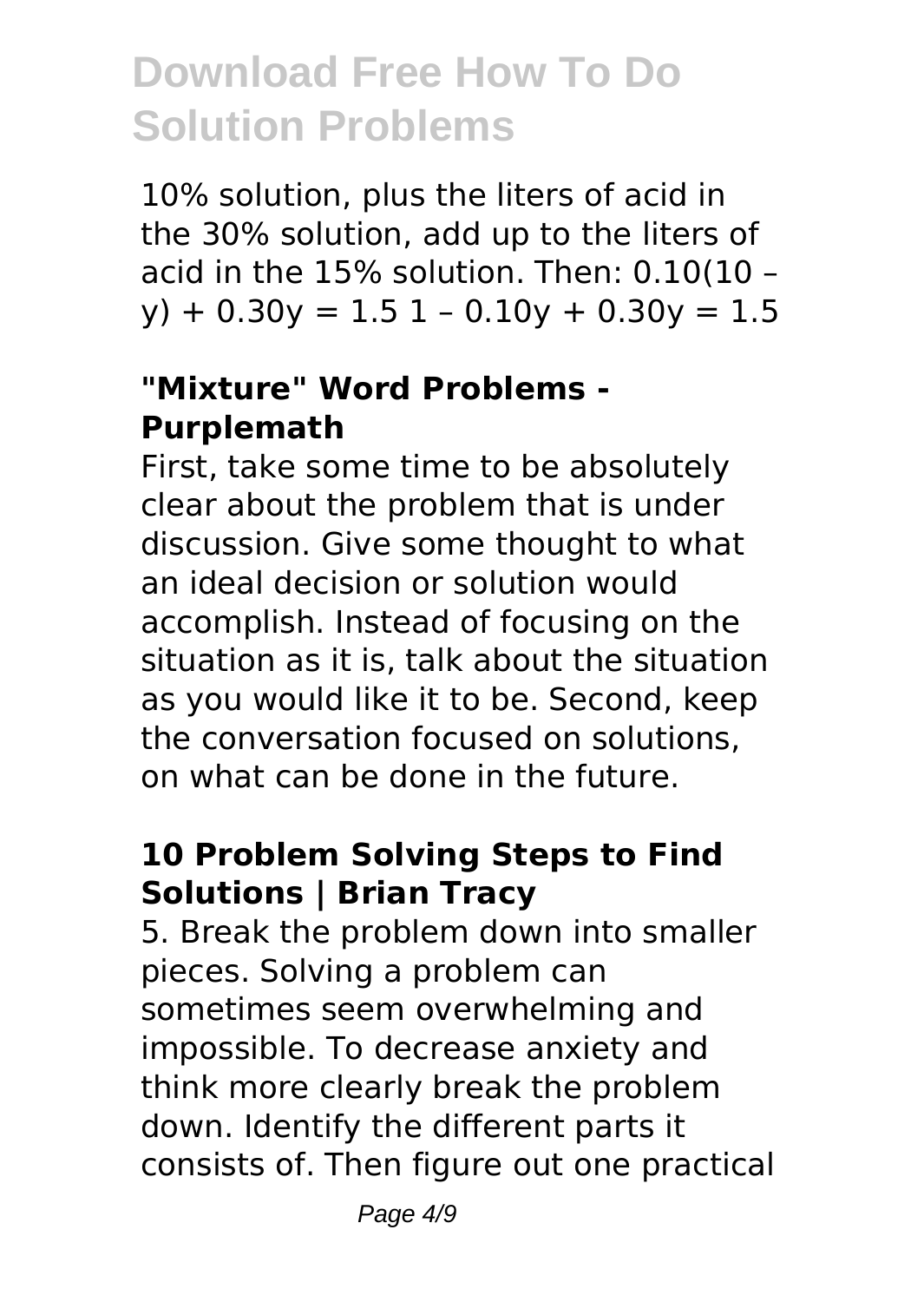solution you can take for each of those parts. Use those solutions.

#### **How to Solve a Problem: 6 Quick and Powerful Tips**

If we focus on solutions, we will get more solutions. The next time failure, adversity or a setback knocks you down. make a list of possible solutions for the problem at hand.

#### **Focus on Solutions, Not Problems**

We spoke to some of the best support reps in the business about the most common problems they fix—and how you can do it yourself. Try this first I know it sounds like a no-brainer, but before ...

#### **How to solve the 10 most common tech support problems ...**

Having problems in your life can feel overwhelming and it may be that the last thing you want to do is face them. Fortunately though, dealing and coping with problems is a well-studied area and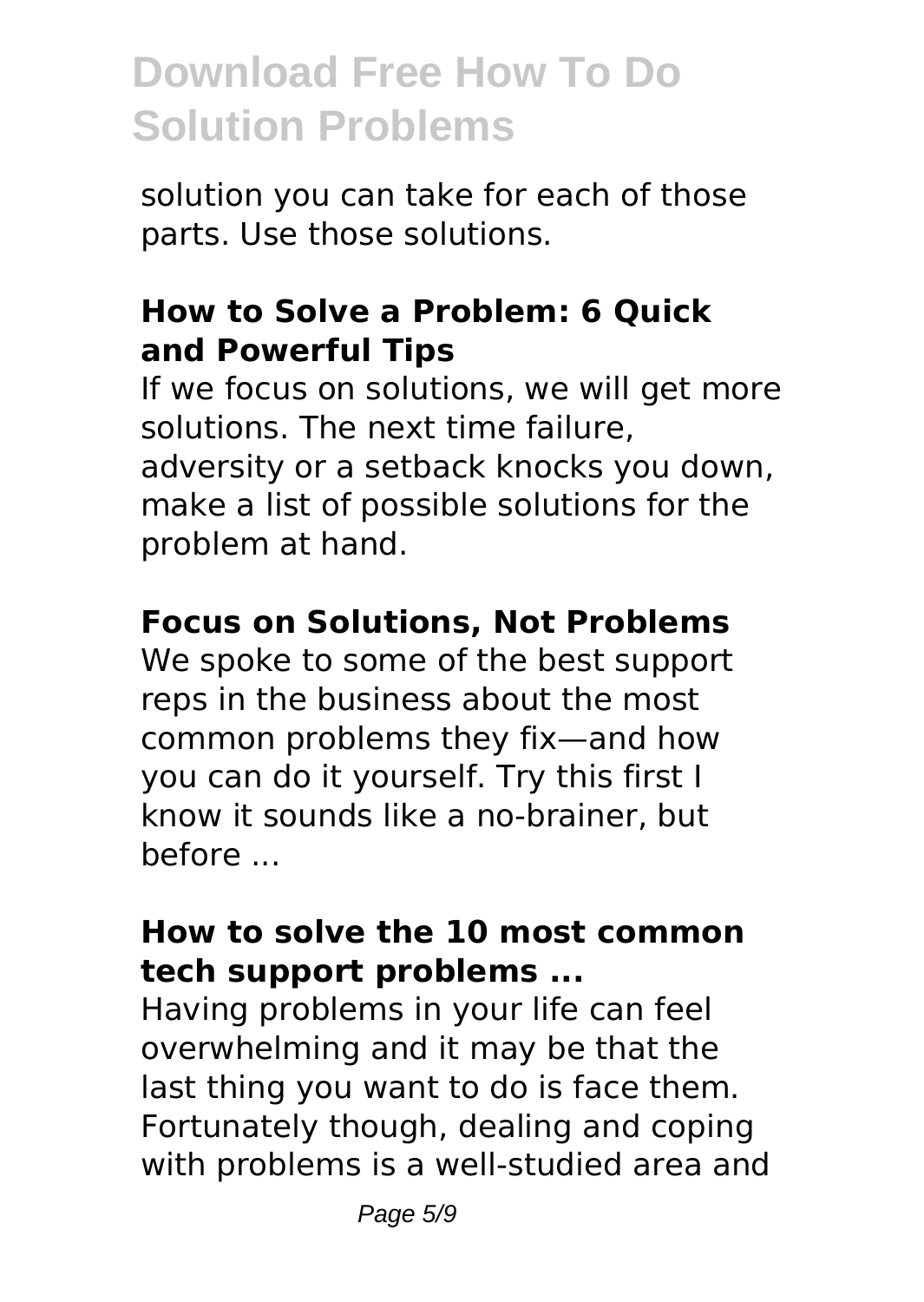there are many cognitive, emotional, and behavioral steps that can be taken to effectively face your problems head on.

### **How to Face Problems in Your Life: 15 Steps**

Problem-solving strategies: Do the things you used to do when you were first dating: Show appreciation, compliment each other, contact each other through the day, and show interest in each other  $\overline{\phantom{a}}$ 

### **7 Relationship Problems and How to Solve Them**

What makes winners different is what we do about the problems we can solve, and how we inspire our team to take a can-do attitude and do good work. 2. Fix the right problem. Think like a doctor ...

### **6 Tips to Assess Problems, Find Solutions - solving ...**

To do that, I need to know where I can do better than my competition. Build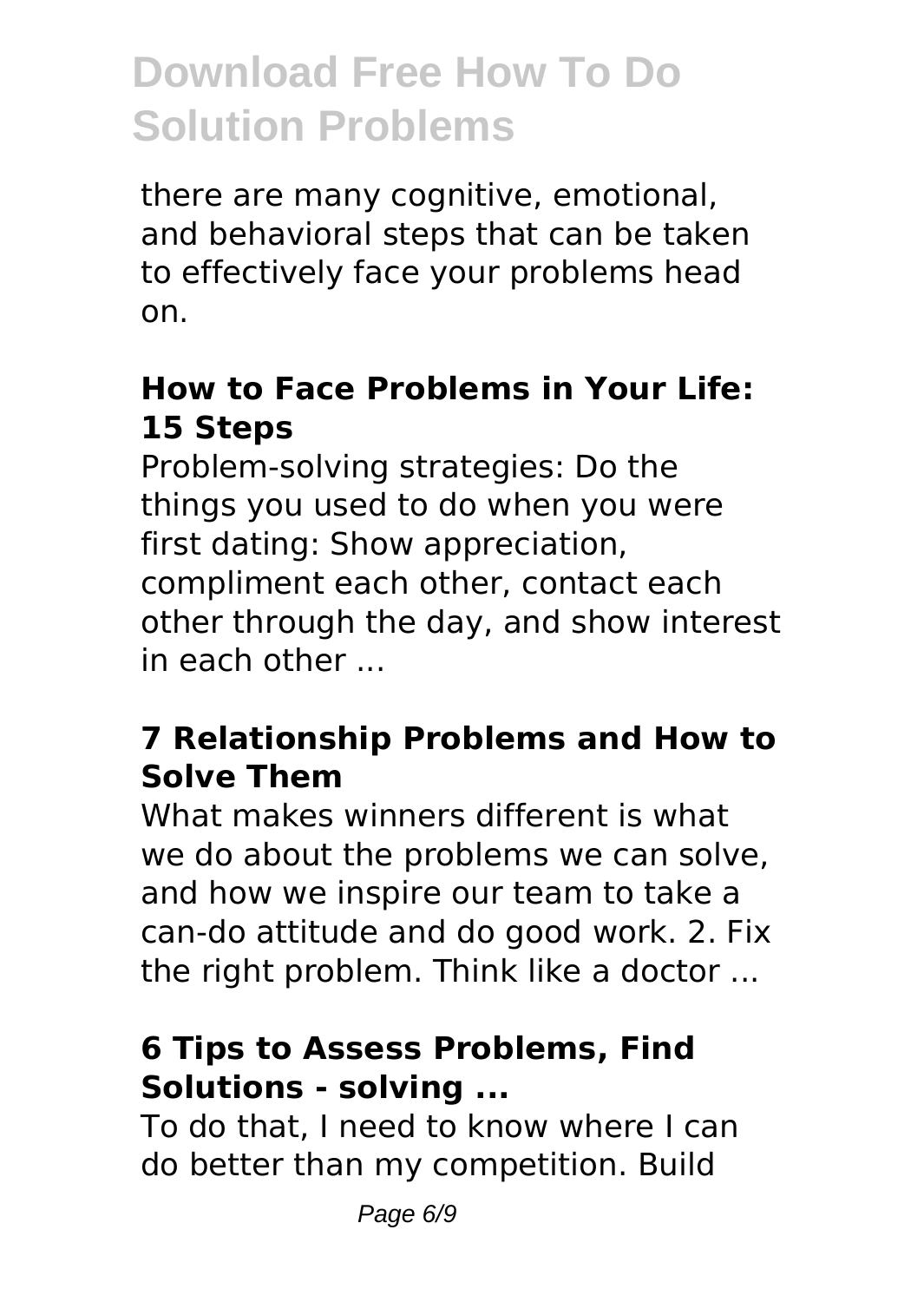your story Before you start to build your company, you need to define your problem and explain your solution.

#### **Entrepreneurs: Here Is How You Can Find Problems to Solve ...**

Ask for help: If you are having a hard time coming up with new and different solutions to your problem, ask friends, family or coworkers for advice. Other people might have ideas that you have not even thought of. Step 5: Deciding on a solution. If you struggle with anxiety, actually picking a solution to your problem can often seem quite difficult.

#### **How to Solve Daily Life Problems - Anxiety Canada**

QuickMath allows students to get instant solutions to all kinds of math problems, from algebra and equation solving right through to calculus and matrices.

### **Step-by-Step Math Problem Solver**

Let's take that same example problem listing only the most important bits. "You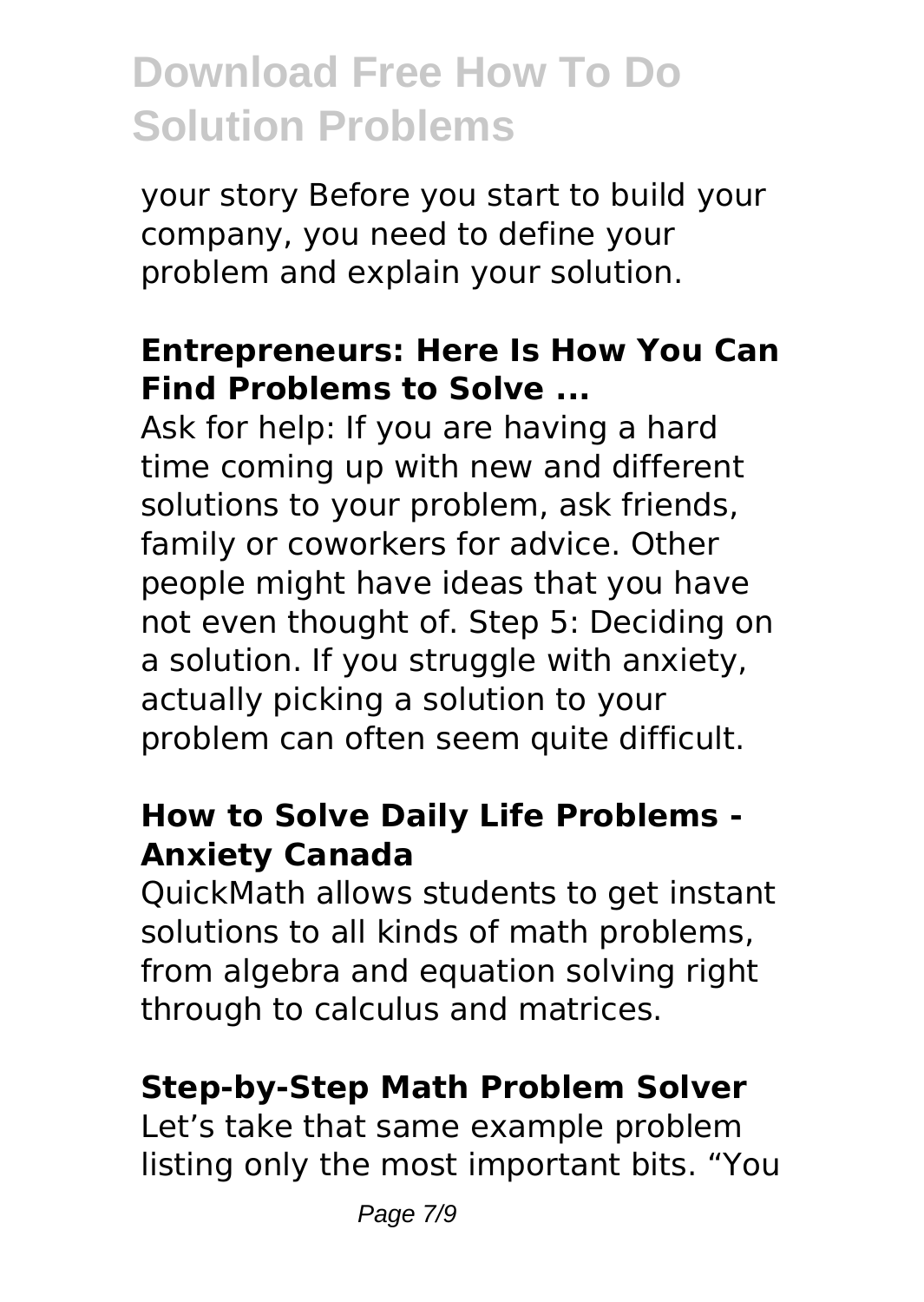decide to mix 10% solution with 30% solution, to make your own 15% solution. You need 10 liters of the 15% acid solution. How many liters of 10% solution and 30% solution should you use?" Okay, let's put it into our setup for a solution problem.

### **3 Simple Steps for Solving Mixture Problems**

How the target user currently solves the problem, and where that solution falls short. What we will do to provide a better solution to the user's problem. The measurable criteria we will use to evaluate success. Now the team has a common starting point for evaluating solutions and communicating intent. Write your problem statement on a board ...

### **Stop Jumping to Solutions and Think About the Problem ...**

Once you have the problem identified, you can sometimes rely on a known solution or a combination of known